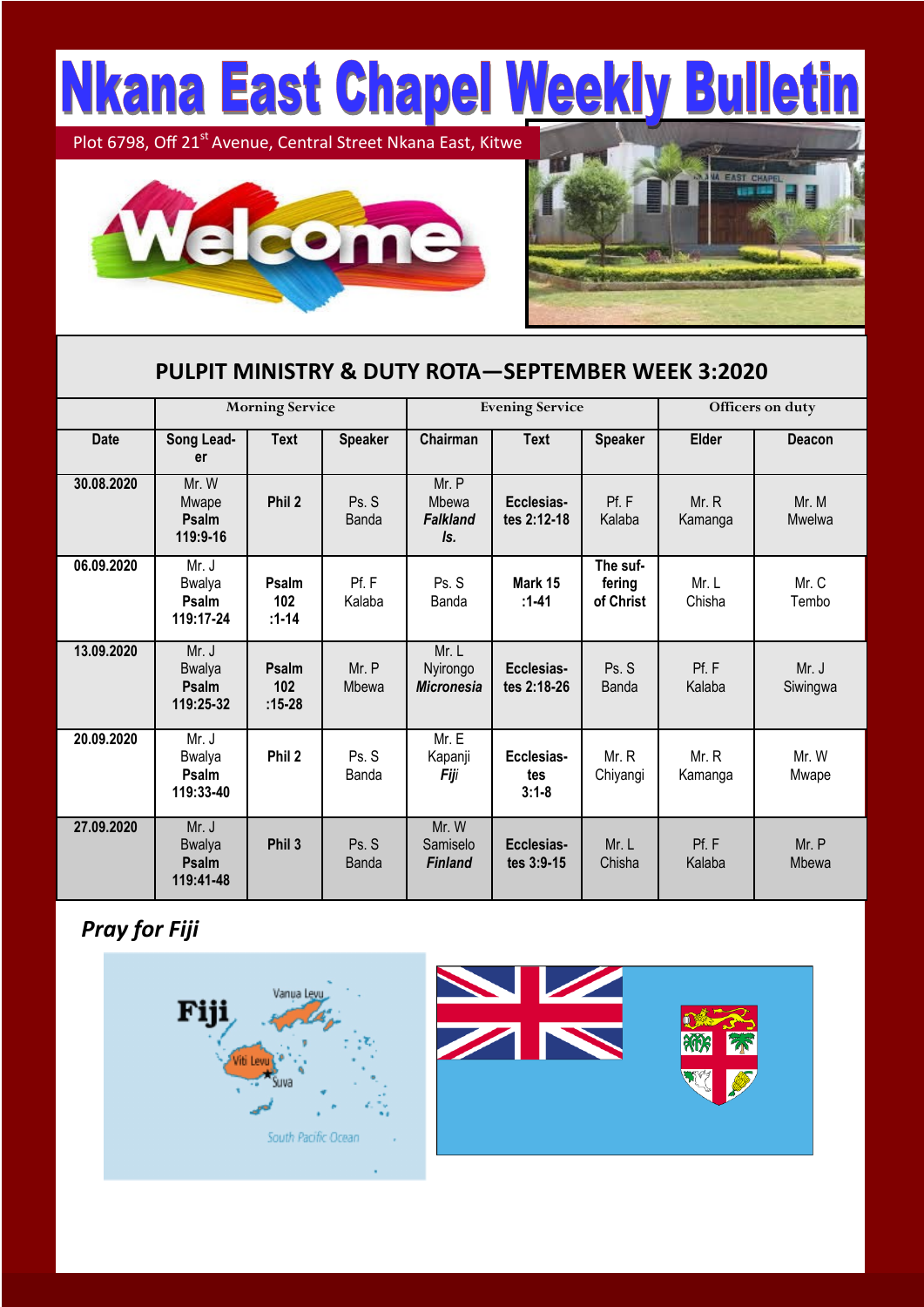**Republic of the Fiji Islands Pacific See Prayer Information Geography Area:** 18,274 sq km Two larger and 110 smaller inhabited islands, both volcanic and coralline. **Population:** 854,098 **Annual Growth**: 0.62% **Capital:** Suva **Urbanites:** 53.4% **HDI Rank:** 108 of 182 (UN Human Development Reports 2009) **Peoples Peoples:** 35 (11% unreached) All peoples

Unreached Peoples Prayer Card

### Pray for the Unreached Urdu of Fiji



"Declare his glory among the nations" Psalm 96:3

**Official language:** English; Hindustani and Bau Fijian commonly used **Languages:** 21 All languages

#### **Religion**

**Largest Religion:** Christian

| Religion             |         | Pop % | Ann Gr |  |
|----------------------|---------|-------|--------|--|
| Christians           | 555,591 | 65.05 | 1.2    |  |
| Evangelicals 215,408 |         | 25.2  | 2.1    |  |

#### **Challenges for Prayer**

**Less-reached peoples.** The Indians of Fiji form the largest non-Christian community in the Pacific. As few as 3% of them claim to be Christian. The greatest challenges for Indian-majority churches are developing (and retaining) mature and experienced leaders and integrating with the rest of the body of Christ. For specific prayer:

**a)** *Hindus* remain mostly unevangelized. The number of converts to Christianity is accelerating. **AoG** in particular but also Methodists, Baptists and Pentecostals have seen fruit from this ministry. Multi-racial congregations are springing up among them. **Pioneers** also has church planting ministries committed to reaching Indians. Pray for real disciples and not mere surface converts; pray also for more culturally appropriate outreach to this people. The minority of Indo-Fijians who are Christians are taking initiative in reaching their own people.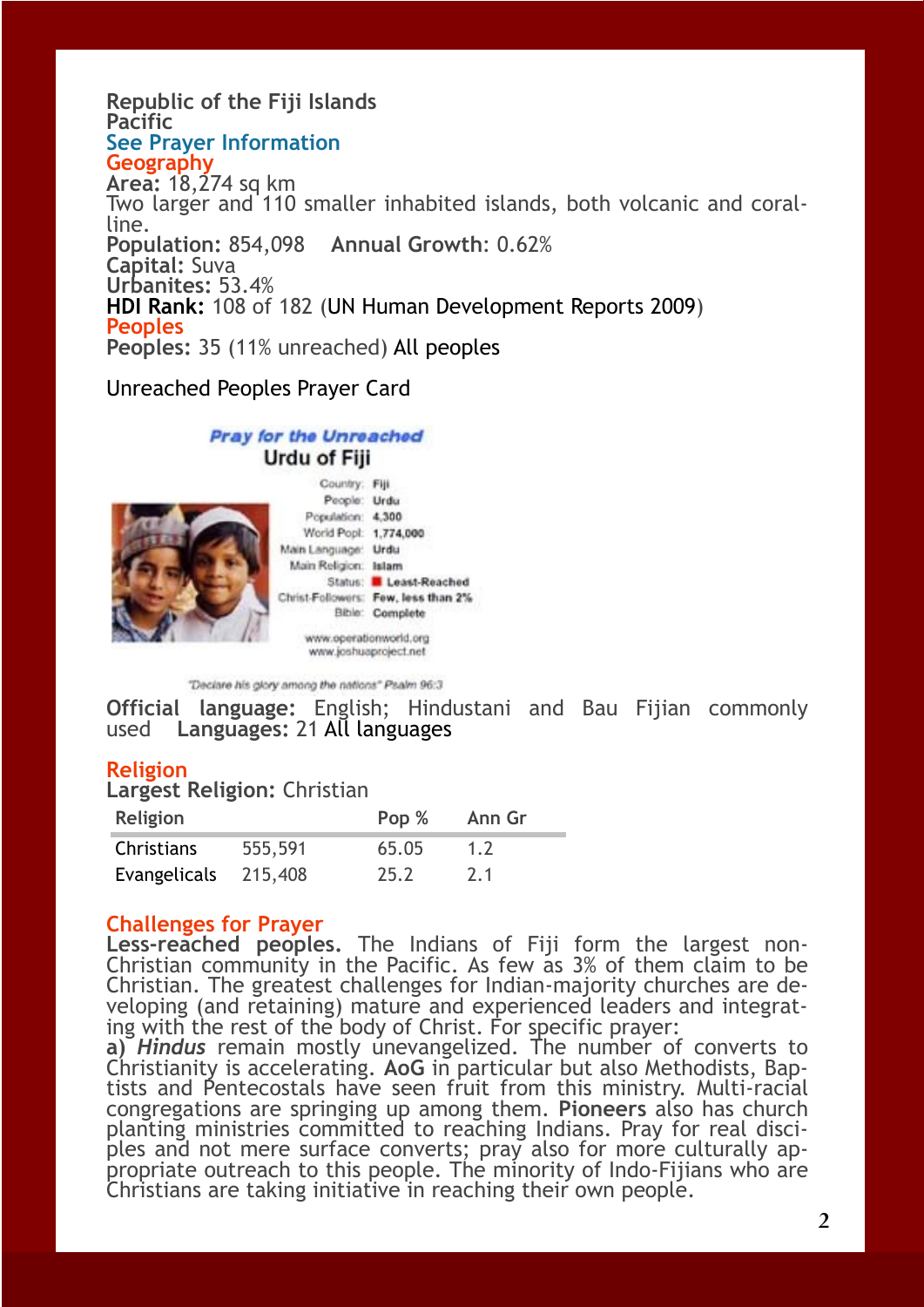**b)** *Sikhs and Punjabis* retain more of their culture and language, but there is little specific outreach to them. Many are emigrating to Antipodean or Western countries.

**c)** *Gujaratis* in particular have remained unevangelized among all Fiji's South Asian origin peoples. They have largely retained their caste structures. There are only a few believers from among this group, and no specifically focused outreach to them has ever been made.

**d)** *The Muslim community* is tightly knit, very resistant to the gospel and increasingly Islamized via Saudi and Pakistani influence. Little is being done to reach them; the few converts to Christ suffer from considerable persecution and from the churches' failure to integrate them. Several Fijian villages have become Muslim. An increasing awareness, regionally and globally, of this people – the Pacific Islands' largest unreached group – has generated a groundswell of attention and prayer; locally, this is translating into encouraging signs of spiritual interest and response from the Muslim community.

Christian help ministries in Fiji have a Pacific-wide impact. Pray for:

**a)** *Christian literature.* The Bible Society of the South Pacific is based in Fiji. Pray for translation work, printing and distribution of God's Word throughout the Pacific. Translation and revision work in Fijian and Fiji Hindi are both needed, since good Christian material is lacking in these two languages. Thank God for progress of the NT in Fijian Hindi. **CLC** has recently opened three Christian bookshops.

**b)** *Ministry to young people.* Fiji has serious sociological problems among its youth, yet there is a responsiveness that needs to be met. Pray for those specifically ministering to young people in Fiji and the Pacific – **CEF**, **YFC**, SU and **YWAM** among youth, and Pacific Students for Christ (**IFES**) and **CCCI** among students. The University of the Pacific in Fiji has students from every island territory and is strategic for impacting many islands which have much nominal Christianity.

**c)** *The more remote communities* are much less reached and resourced by the Church. **YWAM**'s Mobile Ministry seeks to reach these communities by ship and by truck, sharing the gospel and providing medical and dental care.

**d)** *Media ministry.* Fiji has Christian TV and radio stations run from within the country. Pray that they might be fruitful in reaching and discipling many. Radio programmes and the JESUS film are available in all the major languages of Fiji.

 For an additional 4 Challenges for Prayer see Operation World book, CD-ROM, or DVD-ROM.

#### **More Information**

The Operation World book, CD-ROM, and DVD-ROM provide far more information and fuel for prayer for the people of Fiji.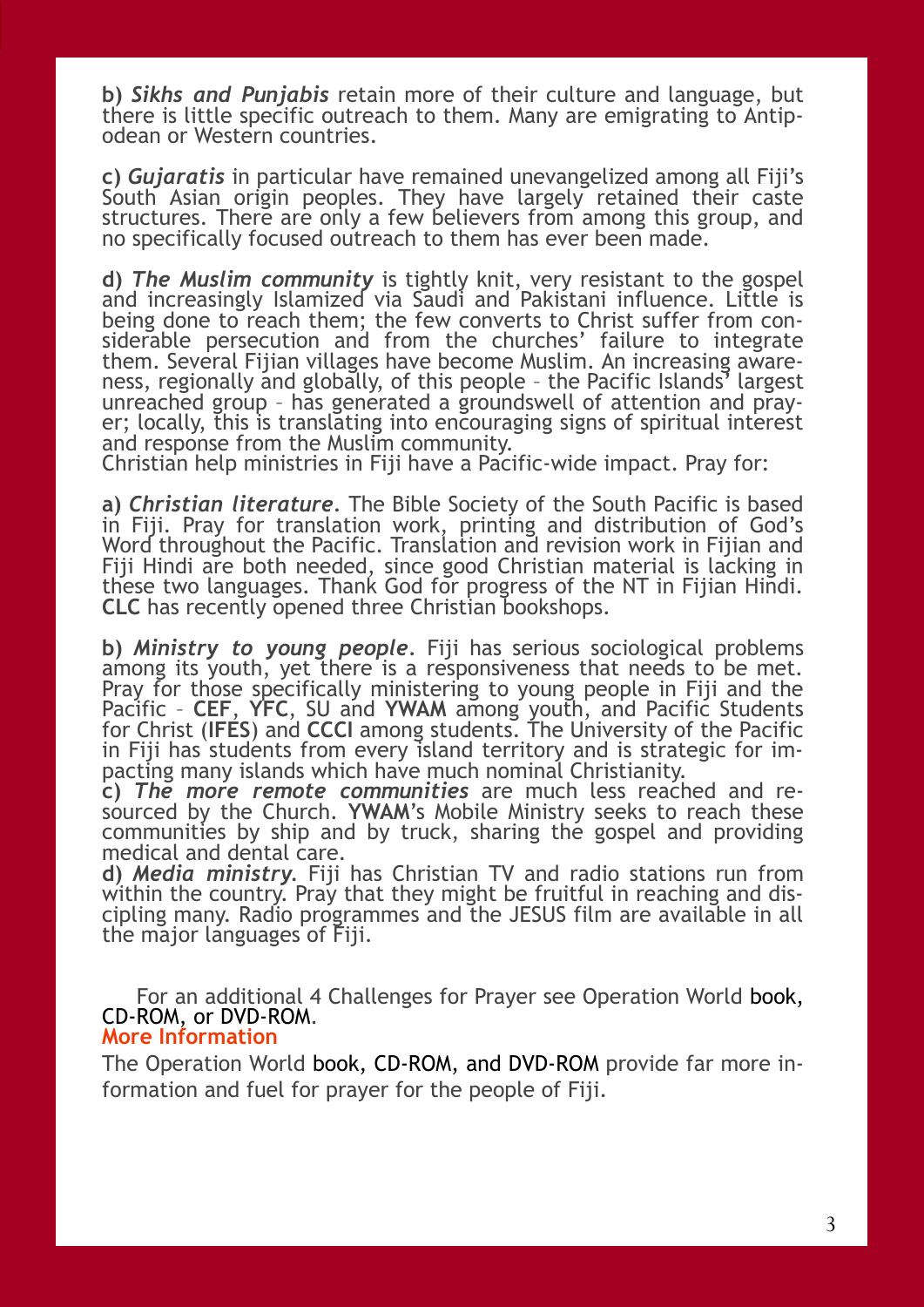### **THE FORTHCOMING MEETINGS**

- **Wednesday 23rd September**, Mid-week meeting. Join us for the third installment on the topic on apologetics by elder R Kamanga. Time for the meeting is 18:00hrs to 19:00hrs.
- **Saturday, 26th September**, Men's prayer meeting at the Chapel from 06:00hrs to 07:00hrs, with the rest joining from their homes.
- **Saturday, 26th September,** Ladies meeting with young ladies who fall under the young adult bracket (those who have completed secondary school) The meeting shall take place at the chapel from 14:00hrs to 15:00hrs
- **Sunday, 27th September**, Morning Service at the Chapel from 10:00hrs to 11:00hrs. Chairman – Mr. J Bwalya, Preacher: Ps. S Banda
- **Sunday, 27th September**, Evening Service at the Chapel from 16:00hrs to 17:00hrs Chairman Mr. W Samiselo, Preacher Mr. L Chisha

### *Advanced Notice*

 **Saturday, 3rd October, Inter Chapel Women Rally to be held at Nkana East Chapel from 09:30hrs to 12:30hrs.**

### **PRAYER FOCUS FOR WEEK BEGINNING 21st September to 26th September, 2020**

### **Monday 21st September**

- We thank the Lord for the work done for the school in preparation of the reopening of Schools. Pray for our school management, parents and the learners to be ready for the coming term under the 'new normal'. Pray also for all parents at NEC as they look for resources for their school going children.
- Continue to pray for good health for the Kwensa's, Mrs. Jennipher Njovu, Mrs. Katolo, Mr. Nyirongo, Mr. Daniel Njolomba and all those living with chronic ailments.

# **Tuesday 22nd September**

- We thank the Lord for bringing back our dear ones who were away from Kitwe during the week. The Kalaba's, Mr. Joe Bwalya, Mrs Mwila Lamba and Mr Mubiana Mukubuta.
- We thank the Lord for the second lesson on Apologetics last week. Pray for elder Kamanga as he leads us in this study.
- Pray for Mr. Riebeck Kamanga as he leads the third session on apologetics.